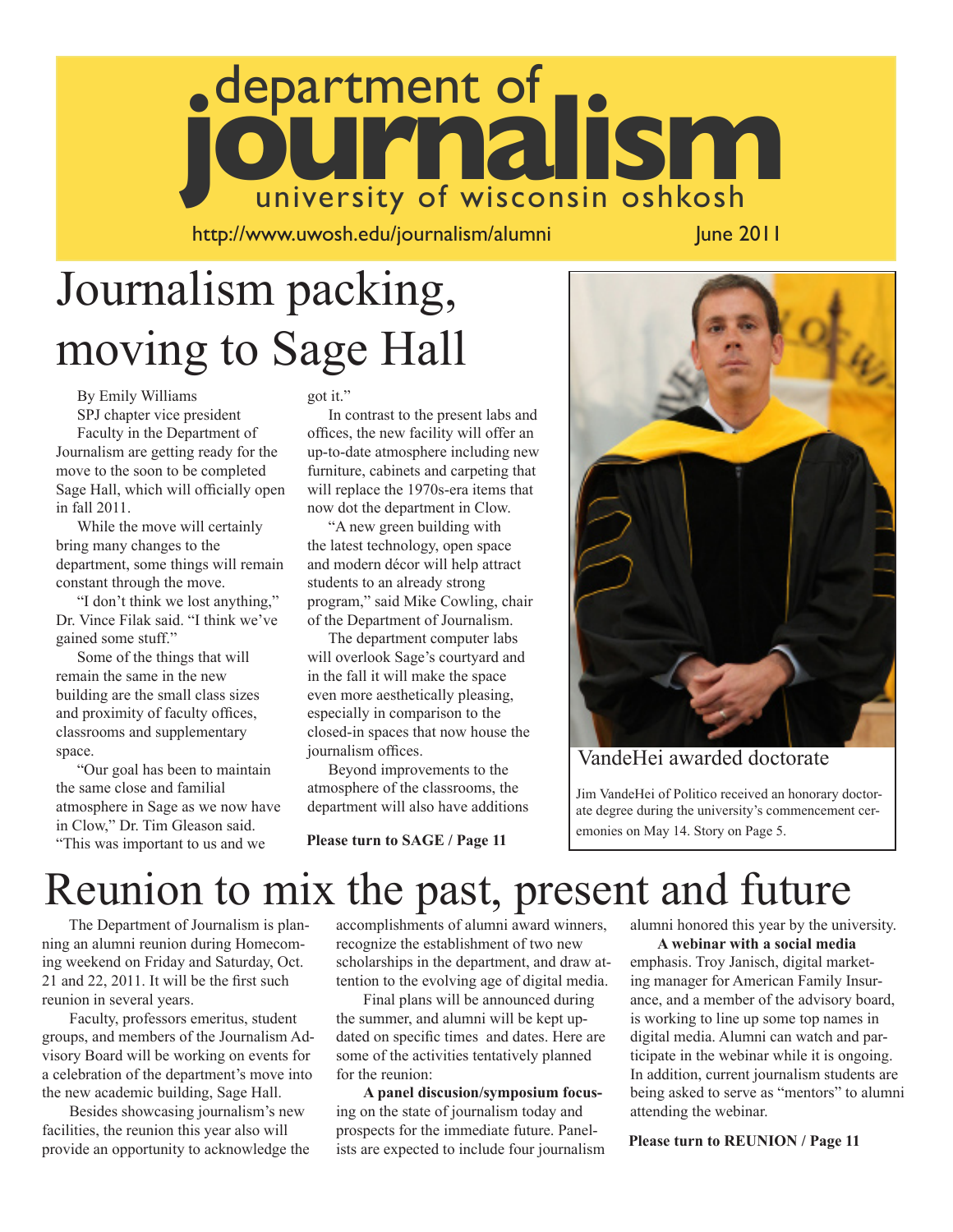### Two young alumni are selected for awards writers. His firm does work for several

Fortune 500 companies.

 Two journalism alumni who graduated six years apart will have something in common this fall when they both receive

Outstanding Young Alumni Awards.

 Mike Fredrick (1996) and Lori Kraus (2002) are among three alumni chosen for the award by the UW Oshkosh Alumni Association. The awards will be presented at a reception and dinner on Oct.

21 in Reeve Union.

 "Fredrick is one of those special people who has been moving up the corporate ladder of success due to his hard work, but who at the same time remembers the people who have helped him along every step of the way, said Mike Cowling, the chair of the Department of Journalism.

 "The best word to describe him is 'creative,'" added Cowling, who nominated Fredrick for the award. "It has been in his job titles from the advertising agencies he previously worked for in the Milwaukee area until today."

 As the creative director at Bader Rutter, Fredrick is in charge of 20 associate creative directors, art directors and copy "Most recently Mike helped us shape our digital service offerings and is currently spearheading an effort to expand the role and stature of our creative services within the agency," Jeff Young, executive vice president of

Bader Rutter, said in a letter of support. "These efforts have required vision, persistence and patience, all of which Mike brings to his role daily."

 In his biographical material, Fredrick says, "I am committed to helping mentor the creative lead-

ers of tomorrow." Those are not just words.

He is a regular guest speaker in advertising and public relations classes in the journalism department. He also volunteers to help nonprofit organizations with advertising projects.

 Kraus, who also was nominated by Cowling, is part of the CNN On-Air Promotion team that facilitates all on-air promotion and strategic placement

of promos for several of the company's various networks. Her team also crosspromotes for networks under the Turner Broadcasting umbrella, including TBS,

TNT and the Cartoon Network.

 Her work as part of the CNN team has led to two Peabody Awards and a DuPont Award from Columbia University.

 If you go to a doctor's office or medical facility, you are likely to see the Accent Health Network on the television. Kraus is responsible for determining which CNN programs should be promoted on this network.

 Prior to joining CNN in Atlanta, where she started as a video journalist in the Media Operations Department, Kraus honed her skills by working at several radio stations and networks.

"Lori exemplifies leadership, atten-



tion to detail and knowledge of the news environment around the world," said Mary Lou Navarro of CNN. "She is extremely dedicated to her job and consistently goes above and beyond by working long hours or weekends to make sure our promotion is effective." When noti-

fied that she would receive the award,

Kraus said, "I am speechless, but very honored." She later added, "I know there are so many qualified people out there with so many accomplishments."

# NEWSPA conference draws 400 students to campus

#### By Molly Linn

2

SPJ chapter member

 About 400 high school journalists and advisers attended the Northeastern Wisconsin Scholastic Press Association conference on April 13 in Reeve Union.

 The conference featured sessions at three time periods in the morning, followed by a keynote speaker. Topics included social media, grammar "smackdown" and photo composition.

 The keynote speaker was Alex Gelhar, who once attended NEWSPA, whose topic was "The Walk-on Mentality."

 "We're trying to get younger people to be our keynote speakers at the request of the high school advisers and students," said Barb Benish, the executive secretary of NEWSPA. "High school students can better relate to those younger speakers."

 Awards were presented, including the Skip Zacher Friend of Scholastic Journalism Award and a NEWSPA Scholarship.

 Joe Heller, an editorial cartoonist for the Green Bay Press-Gazette and a NEWSPA presenter since 1979, received the Zacher Award. The recipient of the \$500 scholarship was Logan Haen of Sevastopol High School.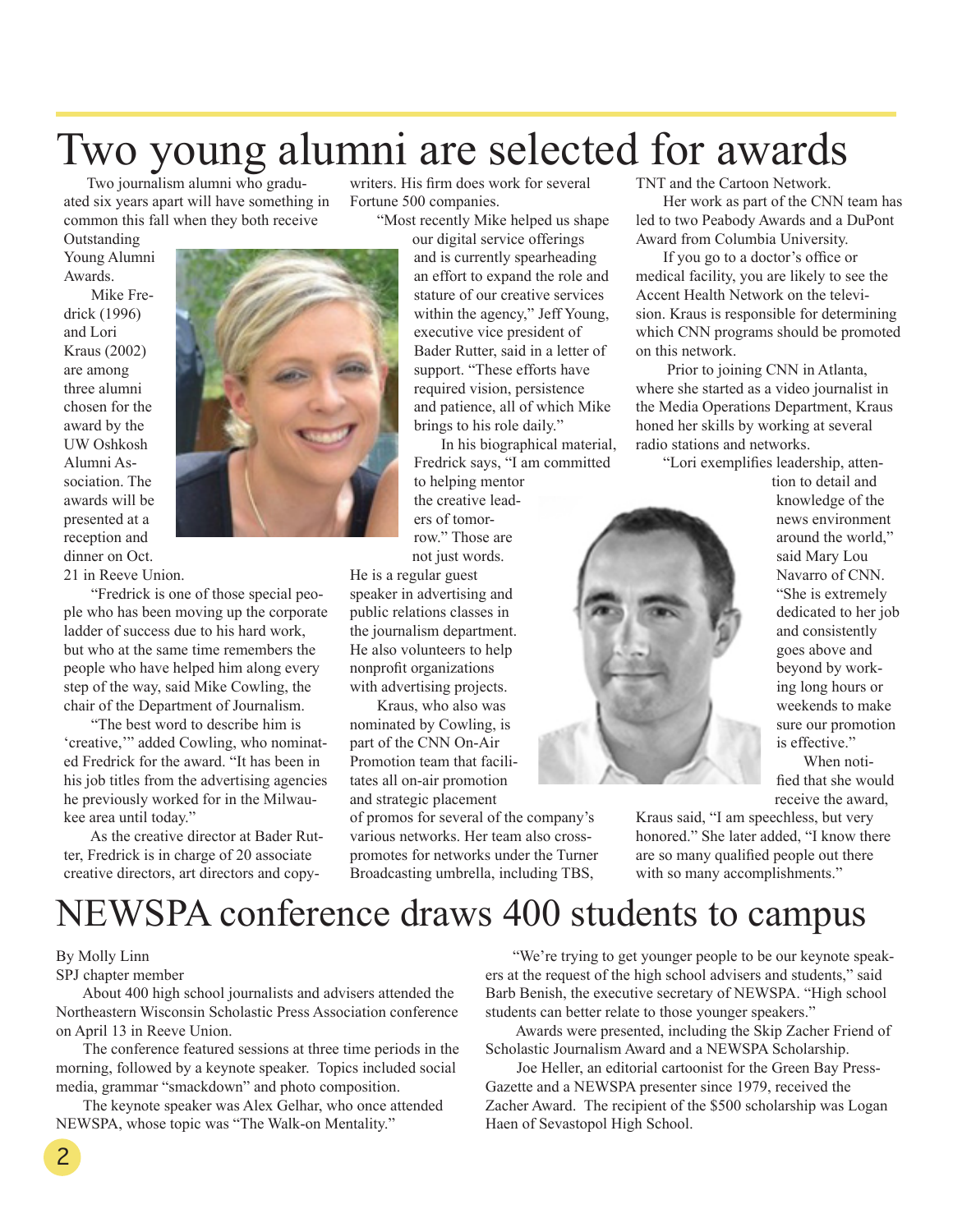# Stiegman to be honored as distinguished alumni

 When Pat Stiegman graduated in 1988 with a major in journalism, he had finished a program where typewriters and pencils and paper were common tools used in the classroom instead of today's sophisticated digital technology.

 He took those basic writing skills and the ability to adapt to a changing industry landscape, however, and became a leader in online journalism. Stiegman's skill at innovation is one reason he will receive a Distinguished Alumni Award on Oct. 21 during Homecoming weekend.

 Stiegman was a major player in the development of Packer Insider and Badger Plus Online for the Milwaukee Journal Sentinel, and JSOnline.com.

 While at the Journal Sentinel, Stiegman came to the UW Oshkosh campus nearly every year to be a session leader at the department's annual conference for high school journalists.

His work at the Journal Sentinel was

a major factor in his selection in 1998 as a recipient of the Outstanding Young Alumni Award. It is what he has done since then that has led to his latest university honor.

 Stiegman joined ESPN in May 2004 as senior director and executive editor for Insider, SportsNation and editorial integration. He was named vice president in 2006 and added executive producer responsibilities in 2007, overseeing all daily online sports content.

 When contacted by alumni director Chris Gantner in mid-May about his latest award, Stiegman replied: "What a wonderful honor, and surprise, to learn about the distinguished alumni award. I have to tell you, that caps both a humbling and exciting stretch for me—two weeks ago I was named VP/Editor-in-Chief for ESPN.com, and this award from my alma mater is extremely gratifying."



 John Kosner, the senior vice president and general manager of ESPN Digital Inc., wrote a letter of support for Stiegman. In it he said: "Patrick's body of work and innovations at ESPN are a considerable part of our success and our leadership position in sports web and mobile content. His commitment to continuous improvement and leadership is matched only by his ability to make those around him better."

# Journalism students benefit from new scholarships

 The number of scholarships that journalism majors can apply for increased by two in 2011.

 The Dave Engels Journalism Scholarship for students in the writing/editing emphasis was established by friends and by fellow journalism alumni David and Terry Backmann (1978). It acknowledges Engels' passion and commitment to the field of newspaper reporting.

 It is awarded to deserving journalism students whose personal and professional qualities mirror the commitment to the field of reporting that Engels embodied. The \$500 scholarship was given to Emily Williams in spring 2011.

 Engels, a 1979 journalism graduate, was the classic hardnosed newspaperman—an objective journalist committed to the principles of his craft—during more than two decades as a reporter and political analyst for his hometown daily, the Kenosha News.

 He won 10 writing/reporting awards between 1981 and 1998, including four from the Wisconsin Newspaper Association and three from the Wisconsin Association of School Boards. Engels died in 2003 at age 47.

Engels' fascination with politics began at UW Oshkosh, David

Backmann said. First as a reporter for the Advance-Titan and later as news editor of the student newspaper, he sought out interviews with leaders in student government.

 His manner was friendly and outgoing toward the people he interviewed, Backmann added. However, he enjoyed turning up the heat as an interview progressed, especially with those he relished questioning—senators, governors, aldermen, assemblymen—all manner of politicians.

 The Orville C. Sherman Journalism Scholarship comes from an endowment by Sherman, who as a student had a passion for journalism and music.

 During his time at the Oshkosh State Teachers College in the 1930s, now UW Oshkosh, Sherman was the editor of The Advance, the student newspaper. He also was a member of the university band.

 The scholarship will be awarded to a major in journalism every other year. Applicants must be full-time journalism students and must demonstrate financial need. The co-recipients of the award in spring 2011 were Kayde Kempen and Samantha Anderson, each receiving \$860.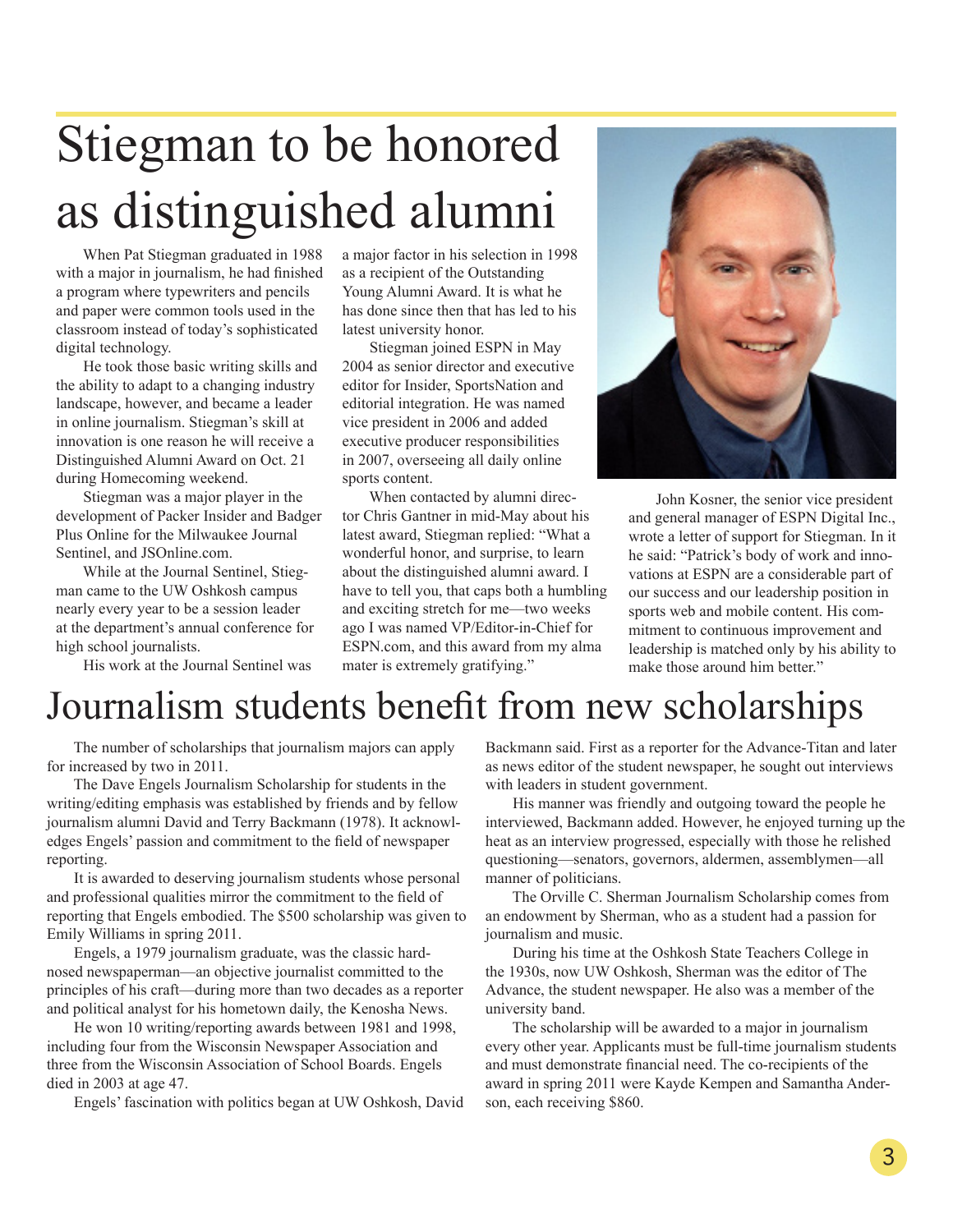# Two students inducted into Kappa Tau Alpha

By Eric Balkman

SPJ chapter member

Two seniors were the latest inductees into Kappa Tau Alpha, the national honor society for achievement in journalism.

Jon Feyen of Fond du Lac and Michelle Yandre of New London became the two newest members in the David J. Lippert chapter of Kappa Tau Alpha at UW Oshkosh on May 6, 2011.

No more than 10 percent of the junior and senior class of journalism majors may hold membership at one time in Kappa Tau Alpha, and the members were selected based on their grade point average and character.

"I haven't received much recognition outside of the dean's list," Feyen said. "So this is a great honor to obtain right before graduation."

Yandre said she takes pride in her academic standing in the department.

"I came into the journalism program with a passion for what I do, so it only made sense to me to be 100 percent dedicated," she said.



Photo by Eric Balkman Jon Feyen and Michelle Yandre received Kappa Tau Aplha awards from Professor Miles Maguire.

### Faculty achievements

### **Professor Mike Cowling**

•Is working during summer 2011 as a copy editor on the Foreign/ National desk at The New York Times. It is the 14th summer that Cowling has worked in New York at The Times

•Had a feature on Ida B. Wells published in the latest edition of the journalism history textbook The Media in America

### **Dr. Tim Gleason:**

•Presented these papers at the Association for Education in Journalism and Mass Communication in Denver in summer 2010:

> \*"Photographic Sharing: A Ritual (Over)View," for the Cultural and Critical Studies Division \*"Reality Does Bite: Generation X Enters Adulthood," and "How the West was Family Friendly: Disney's Westerns and Generation X in the 1970's," for the Entertainment Studies Interest Group

•Published a book review of The Routledge Companion to News and Journalism in Journalism & Mass Communication Educator •Received a travel grant during summer 2010 to visit the archives of the Bowling Green State University Popular Culture Library •Led a group of 19 students to England for the Travel and Documentary Photography class during spring 2011 interim •Published two essays in 2010 in September 11 in Popular Culture: A Guide; "The Despair of a Social Landscape: Nathan Lyons' Photographs of Messages of Mourning," and "Green Day, Punk Rock, and a Masculine Rebuttal to the War in Iraq" with former colleague Elizabeth C. Crawford.

### **Dr. Sara Steffes Hansen and Dr. Jin Kyun Lee:**

**•**Presenting research titled "Advertising Interactions in Exchange for Virtual Currency: Exploring Ads and Promotions in Casual

Facebook Game Play" at the Games, Learning and Society Conference 7.0 in June 2011 in Madison.

### **Dr. Julie Henderson:**

•Completed second year serving as National Faculty Adviser for the Public Relations Student Society of America •Served on several national boards, including:

\*PRSA Student Affiliate Task Force

\*PRSA Educational Affairs Committee

\*PRSA Educators Academy Board

\*PRSSA National Committee

•Received the Outstanding Service Award for the College of Letters and Science in fall 2010

### **Dr. Jin Kyun Lee:**

•Will present research titled "Country-of-Origin Cues in Cross-Border Strategic Brand Alliance: How Do Advertisers Do It?" at the Association for Education in Journalism and Mass Communication Conference in St. Louis in August.

### **Miles Maguire:**

**•**Won the 2011 Susan L. Greenberg Research Prize for Literary Journalism Studies for his paper, "Literary Journalism on the Air: What David Isay's Travels in the Footsteps of Joseph Mitchell Can Tell Us About the Nature of Multimedia"

### **Matthew David (adjunct faculty):**

•Flash Mobile (Focal Press) was published in February •HTML5: Designing Rich Applications (Spanish and Japanese translations) published in April •Articles on HTML5 published on Microsoft's MIXonline.com and Adobe's website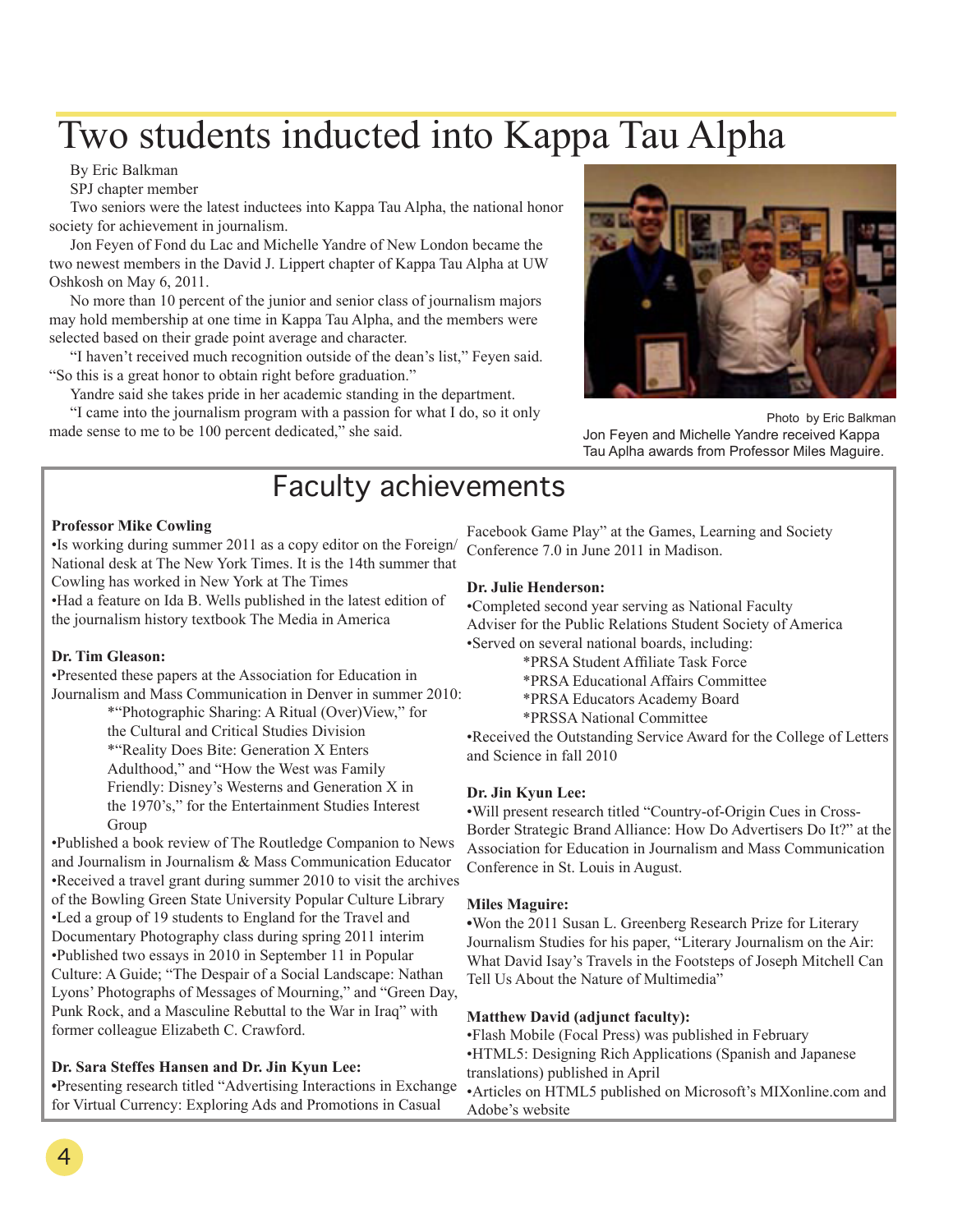# VandeHei receives an honorary doctorate

Jim VandeHei, a 1994 journalism graduate, was awarded the university's highest honor during spring commencement ceremonies in May.

VandeHei was presented with a Doctor of Humane Letters,

*honoris causa*, for his outstanding record as a traditional and online journalist, and as an alumnus who has returned to UW Oshkosh many times over the years to be a keynote or classroom speaker.

"Wow. Just received this," was VandeHei's initial response when he heard that he had been nominated for the honorary degree, and that Chancellor Richard Wells had asked the Board of Regents to approve it.

 "Thanks so much for the nomination and news," he said in an e-mail message to Mike Cowling, the chair of the Department of Journalism. "I would love to come to speak to your classes anytime, of course. Always amazed at the booming growth of the campus."

VandeHei, the co-



 UW Oshkosh Jim VandeHei accepts his award from Chancellor Richard H. Wells.

Washington governance. It quickly became one of the leading new-media companies in the nation, and a must-read site for political figures everywhere.

As the executive editor, VandeHei helps to direct Politico's

editorial content and oversee its business strategy.

In December 2009, Columbia University announced that VandeHei had been elected to the Pulitzer Prize Board. He became the first member of the board from a primarily online news outlet.

Sig Gissler, who administers the Pulitzer Prizes, described VandeHei as "a bright, talented journalist, who given his new-media background, would add to the mix of backgrounds and outlooks on the board."

Besides his skills as a writer and an Internet company executive, VandeHei has become a common face on national news talk shows. He is a regular political analyst on MSNBC's "Morning Joe" and is a frequent guest on numerous cable and network television programs.

"VandeHei is proud of his Wisconsin upbringing and

founder and executive editor of Politico, is the youngest person to receive the honorary doctorate from the university.

"We have many outstanding alumni of the journalism program," Cowling said. "Jim, however, has taken a top-notch career in traditional print journalism and moved on to excel in the online world. He is a valued ambassador of our department and the university."

VandeHei reached what many in the field of journalism would consider the apex of their career when he first worked as White House correspondent for The Wall Street Journal and then as a White House correspondent for The Washington Post. He held these two prestigious positions while in his early- to mid-30s.

He had a vision about the technological reincarnation of journalism, however. In 2007, he co-founded Politico, a Webbased company focused on covering national politics and

education," Cowling said. "Despite the many demands on his time, Jim always answers the call when he is asked to speak at a university event."

In 2008 and in 2010, Chancellor Wells asked VandeHei to be the keynote speaker at the UW Oshkosh Foundation's annual Report to the Community Breakfast. In April 2010, he co-hosted a UW Oshkosh alumni reception at the National Press Club in Washington. In April 2008, he returned to Oshkosh to be a keynote speaker at the spring conference of the Northeastern Wisconsin Scholastic Press Association. VandeHei also has been a guest speaker in several journalism classes over the years.

Journalism students returning from the public relations conference where he spoke last year brought back a huge poster with VandeHei's picture. It had been used to promote his keynote address. On that poster he wrote, "Thank God for UW Oshkosh."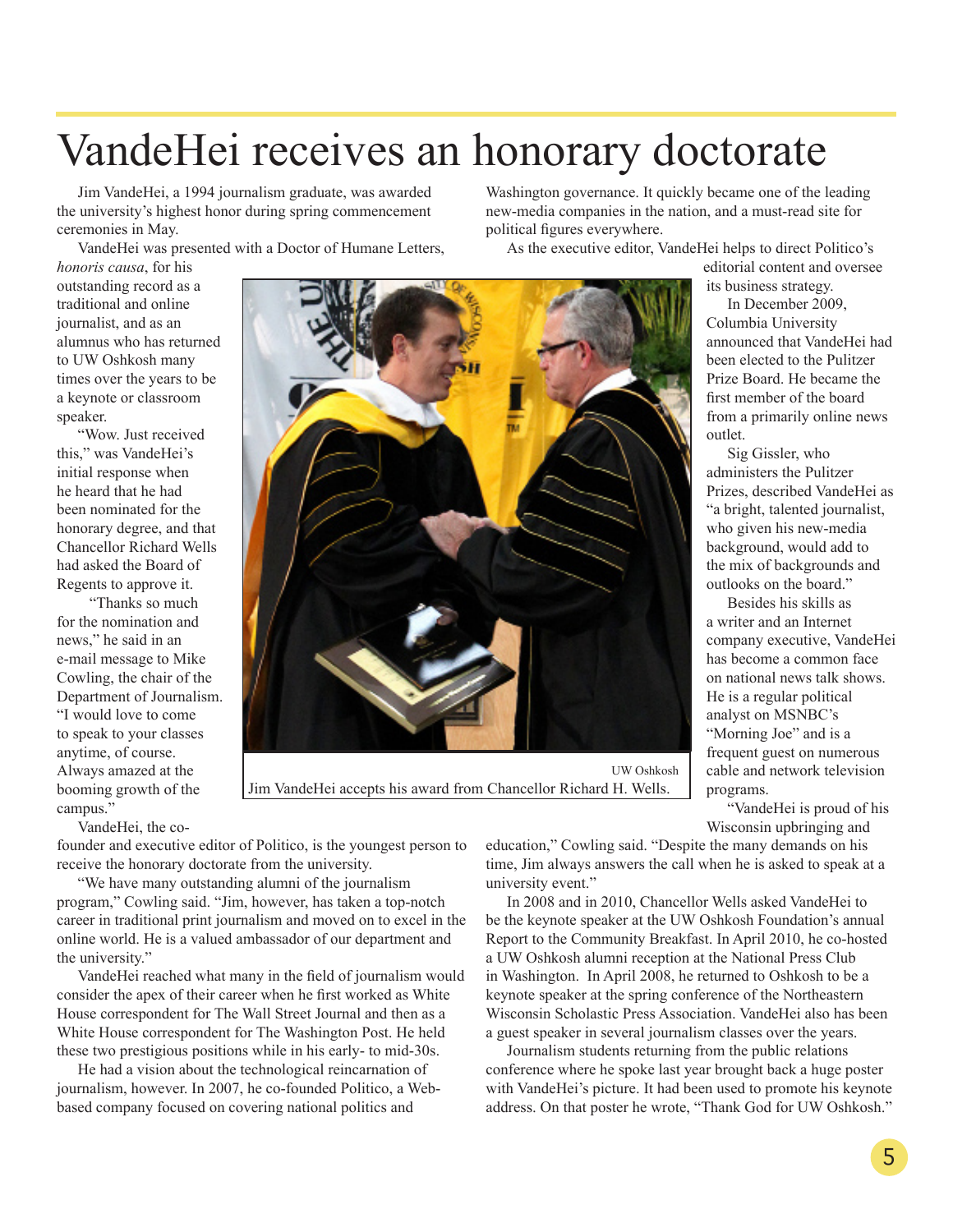

Photo by Eric Balkman

Some members of the Social Media Club were: (back row from left) Adam Drent, David Rathsack, Kris Nelson and Laura Cox. (Front row from left) Katie Bailey, Monica Jazwiecki, Jessie Tadder and Paige Wagner

# New student club focuses on social media

Eric Balkman

SPJ chapter member

In the constantly evolving world of journalism, a group of students at UW-Oshkosh banded together to share their knowledge by connecting with others in the exploding social media scene.

The UW Oshkosh Social Media Club was formed in fall semester 2010 to help students use different forms of social media to their advantage for their future careers.

"The Social Media Club's mission is to connect media makers from around the world to advance media literacy, promote industry standards, encourage ethical behavior, and share the lessons they have learned," the club's Facebook page says.

David Rathsack, the club's copresident, said all students are invited to join, no matter what their major.

"I think social media is important to anyone interested in building their personal brand, regardless of major," he said. "However, we have typically gathered support from marketing and journalism students."

The club's other co-president, Katy Bailey, stressed the importance of responsible social media use for journalism students' futures.

"As we all know, the journalism industry has gone through tremendous change, and a lot of us will probably be using social media on a daily basis after graduation," Bailey said. "It's important to know how to use it properly."

The club meets each week during the semester, learning about a different social media network at each meeting. Topics this year included personal branding, Twitter, LinkedIn, Facebook, Foursquare and blogging.

Although the club meets every Thursday night, members stay in touch every day and always live tweet the proceedings using the hashtag #uwosm so that anyone who wants to follow along can do so.

No matter the topic, each week the goal is for members to gain insight into the changes and new waves of social media and how to connect with other users to benefit their careers, as well as personal lives.

The Social Media Club has also arranged special guests to give presentations. They have included social media expert Thomas Clifford, Wisconin's most followed Twitter user at more than one million followers, and New York social media marketing director Amanda Baldauf via Skype.

Rathsack said that even bigger things are in store for the club in fall semester 2011.

"We hope to host more tweet-ups with the campus community, provide hands-on consulting work for other campus clubs and organizations, and provide panel discussions with industry professionals," he said.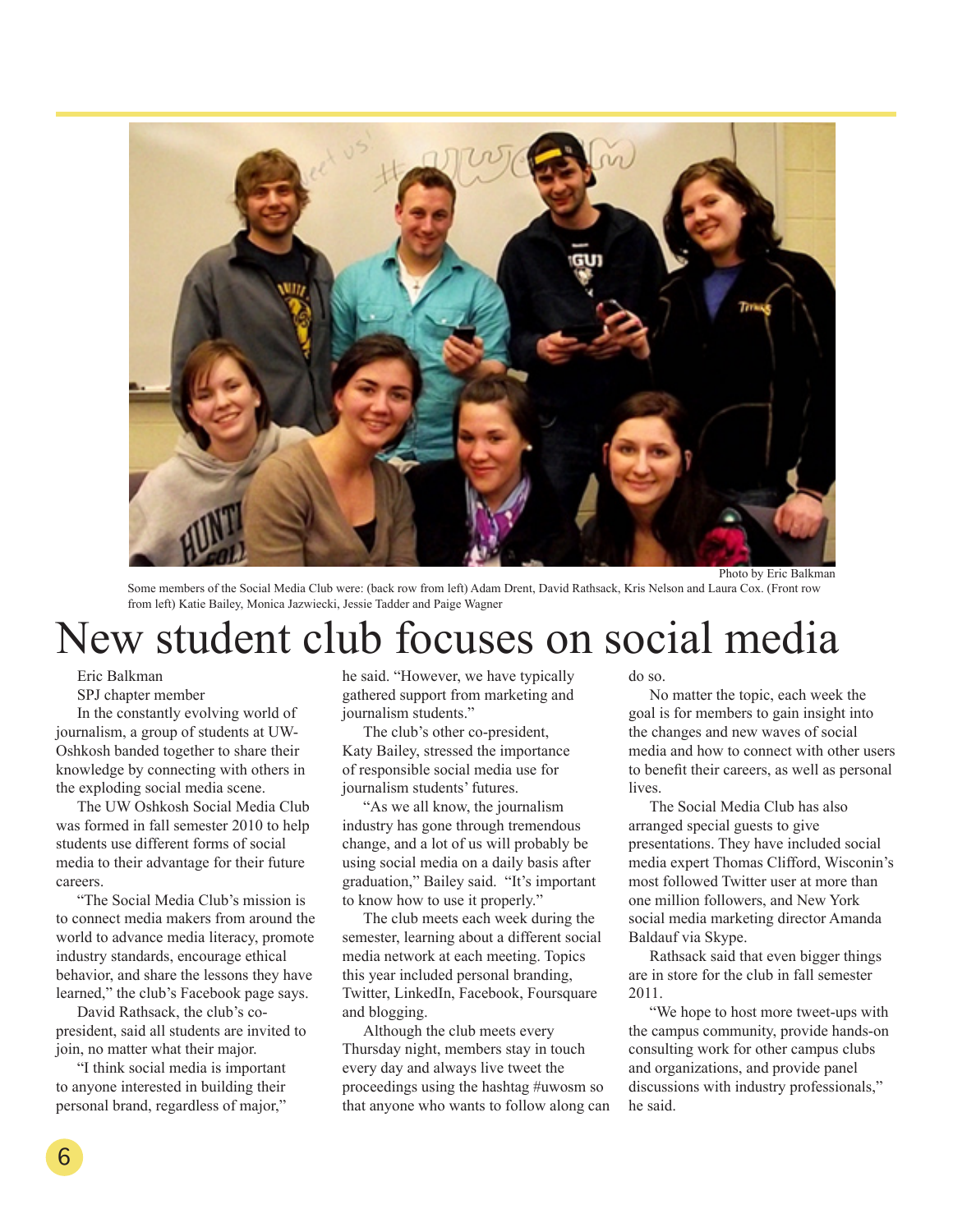# Curriculum revised to enhance emphases

#### By Jeremy Ott SPJ chapter president

 As the new school year begins in September 2011, the Department of Journalism will begin implementing a new curriculum for incoming journalism majors.

 An impetus for the change was a report from a site team for the organization that accredits the department's program. In the report it was noted that students in a particular emphasis, for example advertising, could complete the emphasis without taking a course with advertising in the title.

 "It's important that our students take courses offering theoretical foundations, market-ready skills and learning experiences that prepare them for media careers in general, as well as a specific emphasis in writing, public relations or advertising," Dr. Sara Steffes Hansen said. "Our curriculum changes aims to reach those goals."

 The current curriculum was approved in fall 2007, and through advising most students took the classes they needed to be prepared for careers in their area of emphasis. But the site team from the Accrediting Council for Education in Journalism and Mass Communication said that the curriculum needed to be more directive.

 The same five emphases will be offered in the new curriculum, but within each emphasis students will be required to take three specific courses, rather than choosing three from a grouping of six or seven as is the case in the current curriculum. The emphases are Writing/Editing, Advertising, Public Relations, Visual, and Media Studies.

 Four core courses remain in the new curriculum—Intro to Mass Communication, Writing for the Media, Editing, and Law of Mass Communication. In addition, students must take the three specific courses in their emphasis, three electives

in their emphasis, and two general electives.

 Journalism majors will continue to need 36 credits in journalism to complete the major, or 24 credits for the minor.

 All incoming freshmen and new journalism majors will be required to follow the new curriculum beginning in fall 2011.

 "This would all be very, very easy if we had 10 faculty members and if we could offer as many classes as we want, but that's where it gets tricky," said Dr. Julie Henderson, who was chair of the Curriculum Subcommittee in 2010-11. "We're limited in the number of classes we can offer a year. There are eight full-time faculty, who each teach six classes, so that's 48 classes we can offer a year. Which 48 do we offer?"

 Dr. Henderson and Dr. Hansen are offering trial courses in New and Emerging Media so students are better prepared to use social media in the work place.

# 'Best of Show' among several Advance-Titan awards

By Emily Williams

SPJ chapter vice president

 The Advance-Titan student newspaper was recognized with five awards during the past academic year, including its first Best of Show award.

 Beginning the school year with a new editorial staff, the focus was on building a successful team and creating a quality newspaper. Emily Miels, the managing editor, said having an allnew staff was helpful because everyone was learning at the same time and willing to try new things, one of which was attending a national conference for student newspapers.

 "We were such a new staff and we thought we could gain a lot from seeing what other schools have and hear from other professors and people in the industry," Miels said.

 Members of the editorial staff traveled to Louisville, Ky., in October for the Associated Collegiate Press/College Media Association national college media convention. More than 2,000 students attended.

 "When we started planning for the convention, Professor Filak [the Advance-Titan faculty adviser] had proposed to us the idea of doing a bigger issue that had more pages and focused a lot more on graphics and art and really hard-hitting news and feature stories in an effort to really see what we could accomplish," Miels said.

 The Advance-Titan submitted its Oct. 21, 2010, issue, the first big one of the semester, in the category of four-year weekly broadsheets where it competed against 30 other entrants.

 Having no great expectation of winning, the staff was shocked when the A-T was announced as the Associated Collegiate Press Best of Show winner.

 "It's honestly one of the coolest things I've ever been a part of," A-T news reporter Samantha Strong said. "It's such an honor to be part of the team that makes the paper so great."

 Shortly after receiving that award, the A-T was recognized in December as one of the top 50 student publications by eCollegeFinder.org, an "educational portal committed to excellence in education."

 Adding to its list of awards, the A-T was recognized in February 2011 at the ACP Best of the Midwest journalism convention in Minneapolis, winning second place in its category for Best of Show, and taking second place for Best Single Page Design.

 Miels said the page design that won the award was based off information the staff learned while at the convention in Kentucky.

 To top off the awards the Advance-Titan had already won, the paper received a general excellence honorable mention from the Wisconsin Newspaper Association in the 2010 Better Newspaper Contest.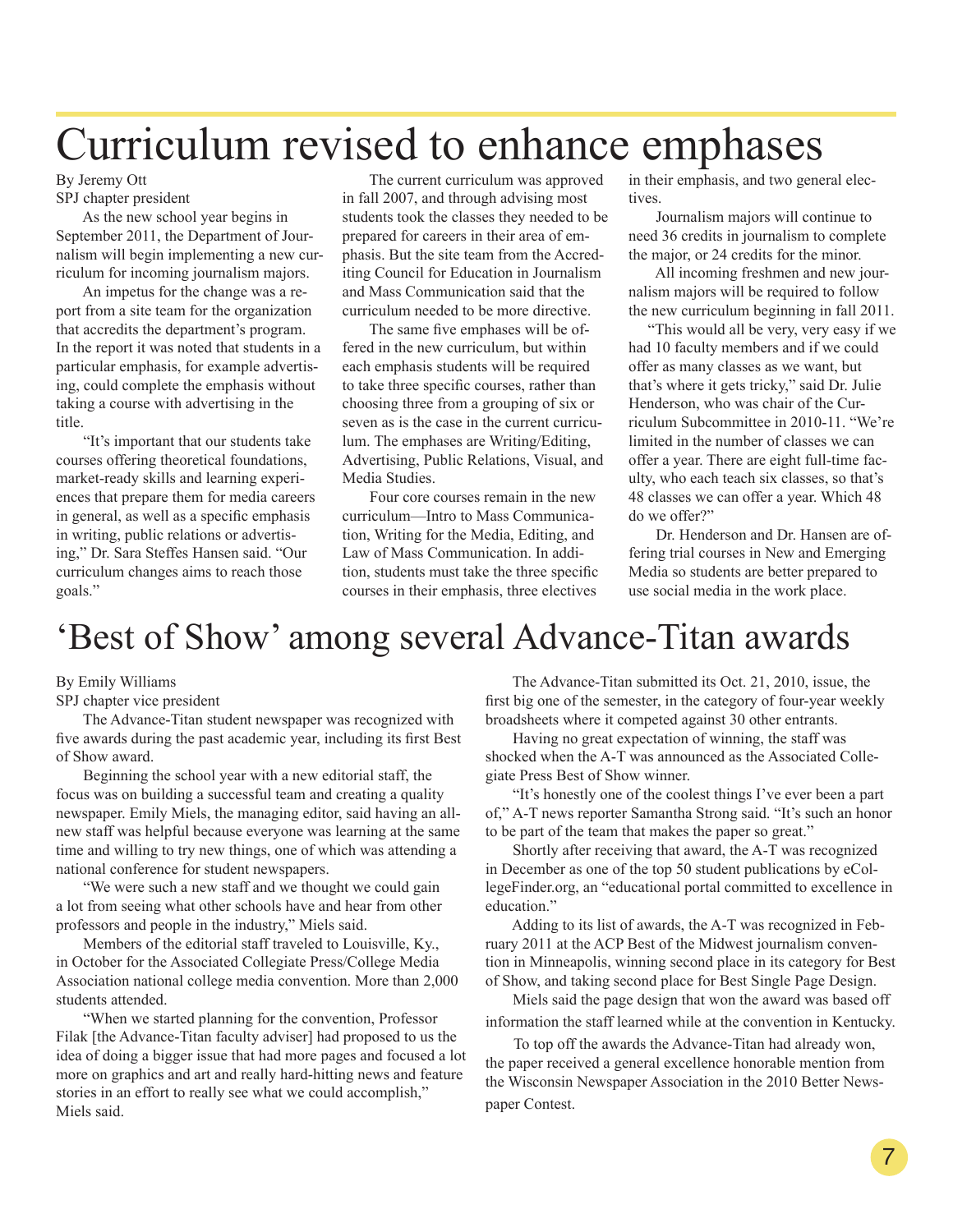# 'New' Schultz filling a void in department

### By Jeremy Ott

SPJ chapter president

 The Department of Journalism knew that filling the void left by the retirement of program assistant Judy Schultz after 43 years was going to be difficult. With only a change of a first name, however, Cindy Schultz has been a perfect fit.

 Cindy, who started in the UW Oshkosh music department in February 1984, has finished her first year in the journalism department. Her co-workers say she has been as efficient as her predecessor.

 "Cindy is doing great," said Barb Benish, the department's internship coordinator and the executive secretary of NEWSPA. "She's a pleasure to work with, and she always goes the extra mile to get things done."

 As the department's program assistant, Cindy balances several responsibilities, from helping students get registered for classes to helping supervise student assistants to helping maintain the journalism computer labs.

 "You wear a lot of different hats in that position," Cindy said. "You juggle a lot of different roles within the department but it's kind of fun because it makes every day different."

 While Cindy is working to fill the void left by Judy, she said she doesn't feel too much pressure in replacing the only program assistant the department ever had.

 "I know that when you come on board with somebody who has had 43 years of experience within a department you know that she's well loved," Cindy said. "I think it's more the pressure I put on myself than anything."

 Despite such a major change, Cindy said she was given the freedom to do things her own way.

 "I was welcomed to make the job my own," Cindy said.

 Cindy, who previously worked in the social work department, had little time to adjust to the journalism department. But she said the members of the department have been more than happy to lend a hand.

 Whether she's helping students or filling out paperwork, Cindy always has a smile and often responds with "cool beans."

"She's says that a lot," Benish said,



laughing. "I love it. It's kind of quirky. She even has some of us saying it now."

 Despite confessing to not being able to remember many of the students' names, Cindy said the best part of her new position and the entire department is the collaboration with the students.

 "The student involvement is big for me," Cindy said. "I always think the students keep you young at heart no matter what position you are in on this campus."

 With 27 years of service at the university, Cindy is hoping to stay in her position and retire after many more years of work.

 "I figured if Judy liked it for 43 years, it must be a good place to be," Cindy said.

# Photo students earn finalist honors in magazine contest

By Kayde Kempen

SPJ chapter secretary

 Six journalism students in the Media Photography II class were selected as finalists in the semi-annual Photographer's Forum Magazine contest.

 Zak Krauss, Kari Cassidy, Heather Hanson, Patti Werner, Danielle Beyer and Josie Bennett were finalists in the contest. Bennett also received an honorable mention for her photo.

 "It is a requirement of the Media Photography II class to enter the contest," Professor Tim Gleason said. "Some students place with photos taken in Media Photography I."

 Dr. Gleason's students often show him their photos before submitting them to Photographer's Forum.

 "I think about what judges will like and what will make it easy for judges to toss out entries," Dr. Gleason said. "The judges go through many photos, so I look for things that will make it easy for the judges to reject, like poor focus or exposure. I tell students not to submit those with obvious concerns."

 Werner said she has been involved with photography for two years and was in awe that her photo was chosen.

 "I didn't have that much faith in myself, but I did fall in love with the concept of my photo," Werner said. "I totally am going to do it [enter the contest] next fall and spring."

 Dr. Gleason said the contest is indicative of the journalism department's standards in terms of photography.

 "The department values professional skills, and I think our continued success in this contest is testimony to the importance we place on practical aspects of photography," Dr. Gleason said. "Too many programs emphasize computer trickery, which I think suggests a lack of faith in their students to create excellent images."

 Cassidy said she almost didn't read the letter from Photographer's Forum Magazine because she assumed she didn't win anything. "Then I saw in bold lettering that I was a finalist," she said. "It was a pretty cool feeling. I was also excited to see my picture in the magazine full of other finalists."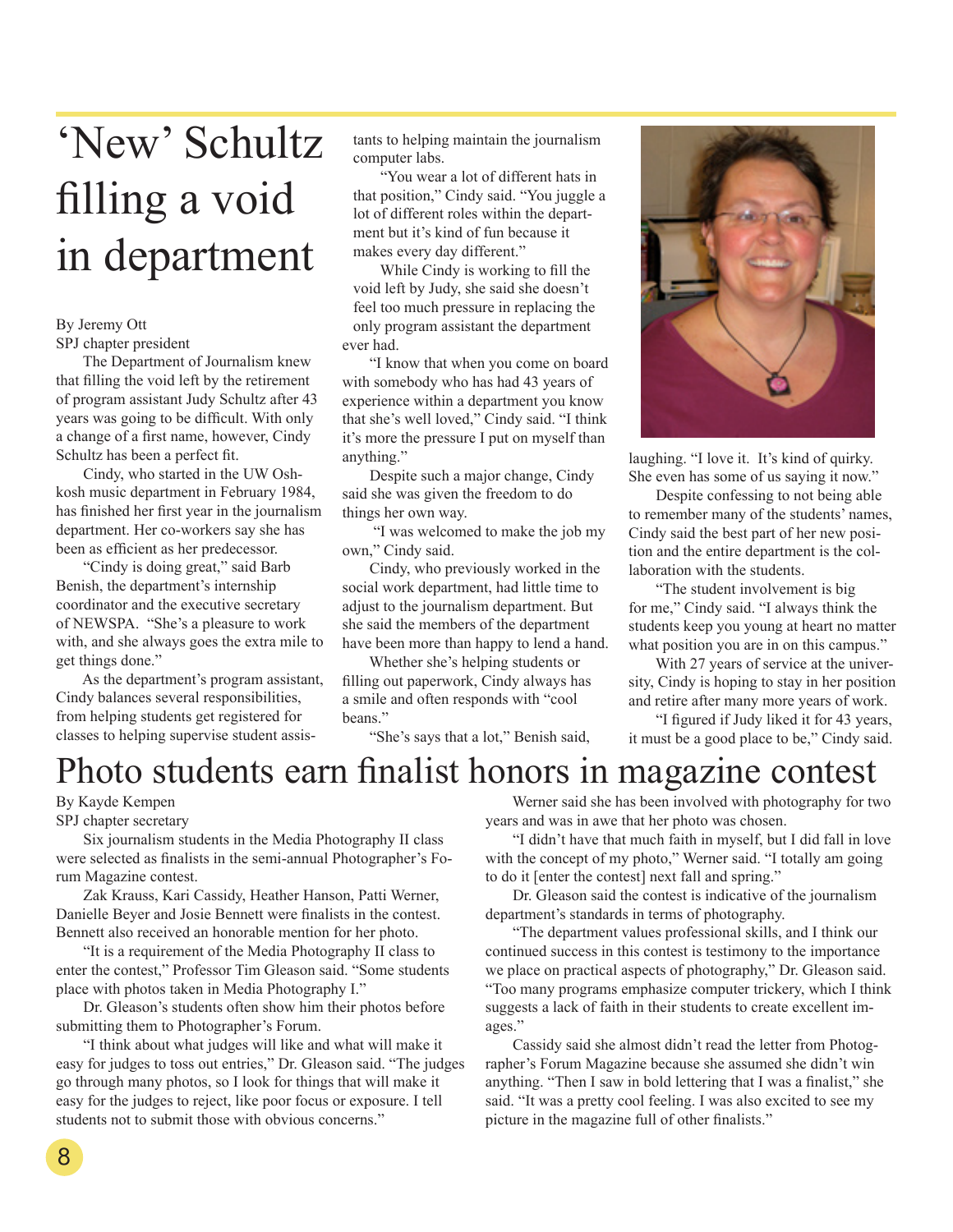# Journalism evaluated for CEPR designation

By Kayde Kempen

SPJ chapter secretary

A two-member evaluation team to determine Certification for Education in Public Relations (CEPR) visited the journalism department in mid-April, the first step in getting certified.

 In an exit interview, the evaluators said they were "enthusiastically" recommending certification for the public relations emphasis of the journalism major.

The CEPR evaluation team is made up of Public Relations Society of America educational affairs committee members. The UW Oshkosh program was evaluated on curriculum, resources, facilities and university support of the public relations program, according to the PRSA website.

The first step in the certification process was preparing packets of information for the application.

"The application was very long and took two months of working on it full time over the summer," Dr. Julie Henderson said. "The application is then sent to a committee and it decides if the school is worthy of a site visit."

Dr. Henderson said the site team was busy every day, meeting with people on campus, including Chancellor Richard Wells, and several other administrators.

"The team sat in on classes, met with groups of professionals in the area, and met with students," Dr. Henderson said.

The site team writes a preliminary report for Dr. Henderson to fact check. The report is then sent to the Educational Affairs Committee, forwarded to another committee, and finally to the PRSA for review.

Twenty-eight schools have received CEPR status, although none of them are in Wisconsin.

"It would be a tremendous designation for our program," Dr. Henderson said. "Even though we are small, we have an amazing PRSSA chapter."

The CEPR site team members told Dr. Henderson they were very impressed with the students and the alumni of UW Oshkosh.

"Alumni could still indicate that they graduated from a department that is CEPR designated," Dr. Henderson said. "It's good for their resume."

# PRSSA members get involved in 3 major campaigns

 The UW Oshkosh chapter of the Public Relations Student Society of America participated in three full-scale campaign competitions in the 2010-2011 academic year.

 Fall semester featured fund-raising efforts, preparing for the Special Olympics Polar Plunge, and planning and implementing the CW campaign. PRSSA was able to get some of the funds necessary for the year through candy bar sales and partnering with Buffalo Wild Wings for a fund-raising night.

 The CW campaign, sponsored by PRSSA and the CW Network, is an opportunity for students to plan a public relations campaign aiming to promote one of the CW's television series. This year, PRSSA was challenged to promote "The Vampire Diaries" in a creative way to increase awareness of the series and the network on the UW Oshkosh campus.

 PRSSA members decided to focus on the plot of the show, which involves two

vampires fighting to win the love of a human girl, by sponsoring a speed dating night in the Reeve ballroom.

 The night included the speed dating sessions, alcoholic-free cocktails, and a screening of the latest Vampire Diaries episode. About 50 students participated in the event.

 The beginning of the spring semester was dominated by PRSSA's involvement in the Special Olympics Polar Plunge at Menominee Park. PRSSA was asked to promote the plunge to students on campus in order to help the event get more teams signed up to participate in the plunge and to raise more funds.

 The PRSSA chapter also formed a team, which consisted of seven students who raised more than \$800 for the Special Olympics.

 PRSSA students in Dr. Julie Henderson's campaign class also began planning for the national Bateman Case Study Competition sponsored by Ally Financial. Sarah Hartwell, Heather Wade, Courtney Rinka and Kristen Manders were faced with the topic of financial literacy, which required them to promote a series of financial literacy courses on campus.

 The team of students received an honorable mention in the national competition for their work on the campaign. After the Bateman competition, PRSSA students began planning for the national Organ Donor Awareness competition, sponsored by Rowan University. The competition challenges students to come up with a campaign to promote organ donor awareness on their campus.

 PRSSA members planned a campaign around the event they created, Minute to Give It, which was a game show-style competition based on NBC's show, "Minute to Win It".

 In addition, PRSSA teamed up with students from the university's nursing program to promote the event, which had a turnout of nearly 50 students.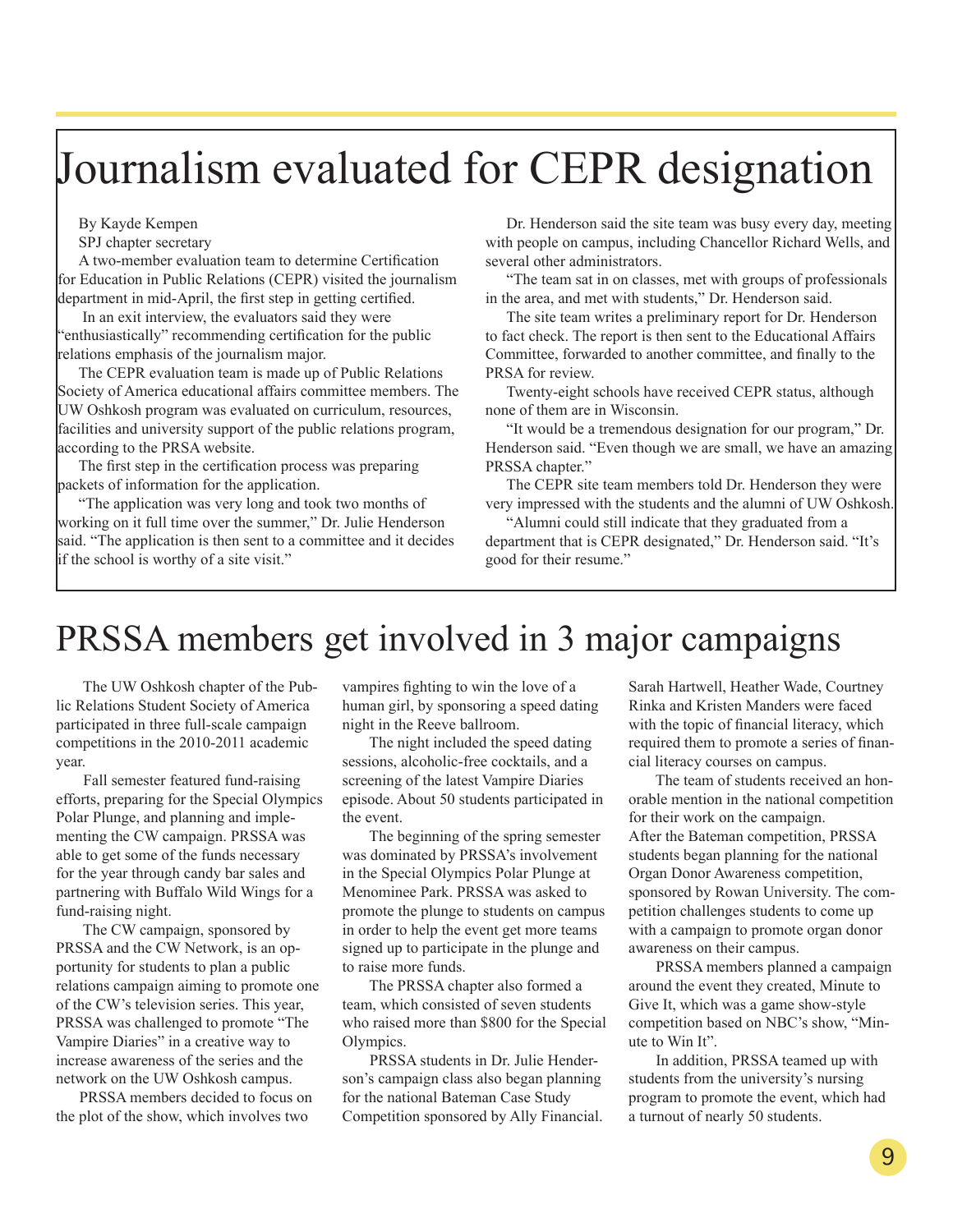# Photo students travel to London

By Taylor Krentz Student Assistant

 On May 19, Dr. Tim Gleason and 19 students left Oshkosh for London. Students of both Media Photo 1 and Travel and Documentary Photography went across the Atlantic to capture the beauty of the historic city.

 After a seven-hour flight, students arrived in London and went off to the streets to begin photographing.

 During the weeklong trip the students visited places such as Cambridge, Brighton, Bath and Stonehenge. They mastered the underground subway, known to locals as "the Tube," and experienced the interesting activities the country has to offer.

 Travel and Documentary student Samantha Strong was excited to spend a week outside the U.S. and explore a new country. She said: "The trip was absolutely amazing. It was great to see all of the sites tourists see, but we also got to get into the nitty-gritty of London, which was neat. After a week in London and Cambridge, I would definitely go back."

 Some other favorite activities the students did included punting on the Cam (boating in Cambridge), walking the Princess Diana Memorial trail, and riding the London Eye.

 One week after their London adventure began, the students arrived back in Chicago on a cold, windy day.

 Throughout the next week, the editing and evaluation process began. The students admired their fellow photographers' work and shared ideas with one another.

 Part of the students' assignment was to post photo albums to a blog set up specifically for the trip. If you would like to view photo assignments the students created and see the many places they toured, visit http://travelshooter.blogspot. com.



Taylor Krentz, left, and Samantha Strong admire one of the famous red telephone booths in London.

# Leach Amphitheater client for ad competition class

The Leach Amphitheater is a scenic entertainment venue nestled along the Fox River that was given to the City of Oshkosh by the Leach family.

Despite its attractive location, however, college students, who make up an important segment of Oshkosh's population, are either not aware of the amphitheater or they don't often attend events held there.

 That made the amphitheater a perfect client for the students in the Strategic Campaigns in Advertising class in spring semester 2011. The audience targeted in the campaign was the 18- to 24-year-old age group, one that includes a majority of college students.

"If this audience discovers the Leach Amphitheater and its entertainment value,

many more people will enjoy the venue," said Dr. Jin Kyun Lee, who taught the class and was adviser for the students. "If the target audience can discover and experience the amphitheater, it will result in more revenue and awareness."

The lack of awareness among college students was documented after extensive research. Part of that research included surveys, focus groups and writing research papers. The results showed that collegeage students need to be targeted in order to obtain the increased revenue and awareness that is desired.

One way the campaign targets the group is by using the slogan "Streaming Live".

"The slogan indicates that the venue is known for its live music and it is frequently available just minutes from campus on many nights during the summer," Dr. Lee said. After our campaign, the target audience will not only be more aware of the amphitheater, but will also attend the events held there.

On May 12, 2011, the student team presented its findings to representatives of the Leach Amphitheater. "We expect that they will implement and execute our suggestions based on our plans booklet," Dr. Lee said.

The advertising campaign team members were: Monica Jazwiecki, Jessie Tadder, Beth Schellhammer, Megan Kok, Diana Miller, Jaquelynn Pettinato, Cory Zahringer, Steve Hunt, Kris Nelson, Mardy Wiesman, Ryne Eberle and Nate Tornow.

10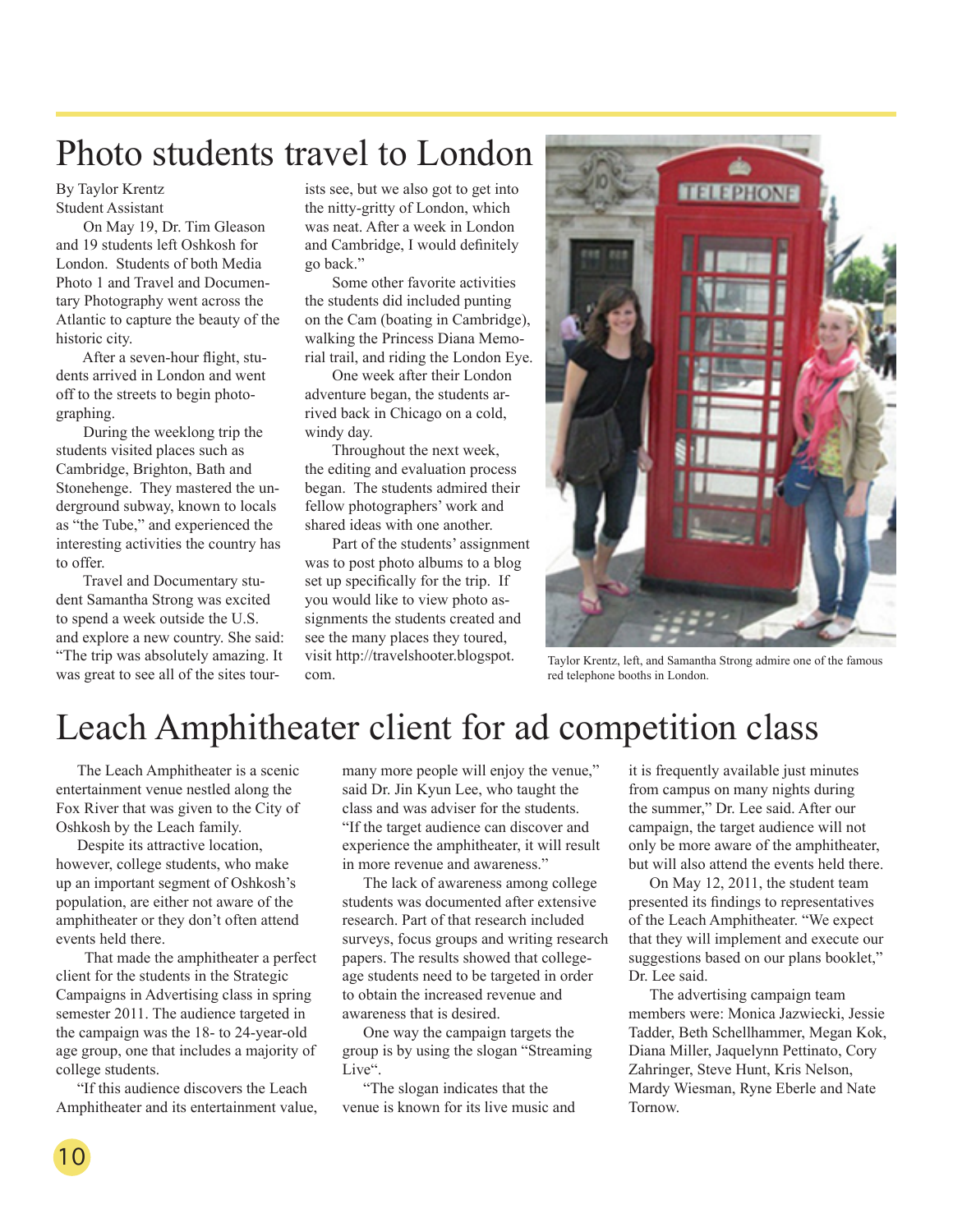# SAGE: Journalism department moving to new building

### **Continued from Page 1**

to the technology available to journalism students.

"I think that the facilities there are going to allow us to do a lot more to help advance students, especially in terms of multimedia," Dr. Filak said.

One of the improvements in multimedia is the replacement of the outdated photo lab.

"[Sage Hall] has a photo studio that is really well developed, including everything up to a refrigerator to keep food in so that if you wanted to shoot still life photos of food or something like that you are not shooting five-day-old rotten lettuce," Dr. Filak said.

The digital photo studio in Sage Hall will have a new digital SLR camera, new lighting for set designs, and a new table where displays can be arranged to shoot photos for special projects.

In addition to the photo lab, journalism students will also have access to two rooms specifically designed for focus group research, which will be shared with the College of Business.

"[The focus group rooms] will have two-way glass," Dr. Filak said. "I know that PR people are very excited, and the advertising people will make good use of them too."

One computer lab will also be specially designed for the

technological needs of the public relations field.

"[The lab] will have built-in dual projectors and dual screens, which will be of particular use for classes that are using Twitter," Cowling said.

The journalism department in Sage will include three fully equipped computer labs, a scanning room, the digital photo studio, a reading room, a conference room, the main office, a student workroom, and offices (with windows) for 10 faculty and adjunct instructors.

In addition to updated spaces, the incorporation of several new types of technology will allow students to adapt to the everchanging field of journalism, Cowling said.

"It shows progress in the sense that we are continuing to move forward despite tough economic times," he said.

According to Dr. Filak, the move from Clow to Sage Hall and the incorporation of new technology and green energy will be beneficial for the entire university.

"Just for the university in general to be able to have that kind of attempt at saying 'you know even in a down economy, even when there are uncertain things we think highly enough of the University of Wisconsin Oshkosh to invest in the way that we have," he said.

# REUNION: Alumni invited back for look at the future

#### **Continued from Page 1**

 **Three journalism alumni will be**  recognized at the Alumni Awards Dinner on Friday night, Oct. 21. Mike Fredrick and Lori Kraus will receive the university's Outstanding Young Alumni Award. Pat Stiegman will receive the Distinguished Alumni Award. Reservations are required for the dinner, and the cost is \$25 per person. For more information, call (920) 424-3449, or toll-free (877) 896- 2586.

 "Journalism will have three of the seven alumni being recognized that evening by the UW Oshkosh Alumni Association," said Mike Cowling, the chair of the Department of Journalism. "It would be wonderful to have a huge turnout of journalism alumni at the awards dinner to help honor the recipients for their many accomplishments.

 **An open house in the journalism**  facilities in Sage Hall, the new academic

building. This summer, the department will be moving to the third floor of the four-story building. Journalism will have three computer labs, a reading room, a conference room, new faculty offices and a digital photo studio with new equipment for special projects.

 **A ceremony to recognize the estab**lishment of two new scholarships. They are the Dave Engels Journalism Scholarship for writing/editing students, and the Orville Sherman Journalism Scholarship.

 **A salute to Jim VandeHei, a co**founder and the executive editor of Politico. VandeHei received an honorary Doctor of Humane Letters degree from UW Oshkosh at the spring commencement ceremonies. It is the highest honor awarded by the university.

 **Displays of memorabilia from the** journalism department. Many fascinating items were discovered and saved as the journalism faculty and staff prepared to

move out of Clow.

 The reunion also will provide alumni with a chance to visit with current and past faculty members. Several professors emeritus, including Bill Biglow, Gary Coll, Peggy Davidson, Harvey Jacobsen and Skip Zacher, have been invited to participate in the various events.

 Members of the Journalism Advisory Board also will be involved in the reunion. Several alumni are members of the board, including two previous Outstanding Young Alumni Award winners, John Feld and Laura Denissen.

 During spring semester, the board worked on ideas the help the faculty implement the department's new strategic plan. Faculty formally adopted the strategic plan in January. It will provide guidance for the journalism program in moving forward in areas including alumni relations, curriculum, diversity, student achievement and technology.